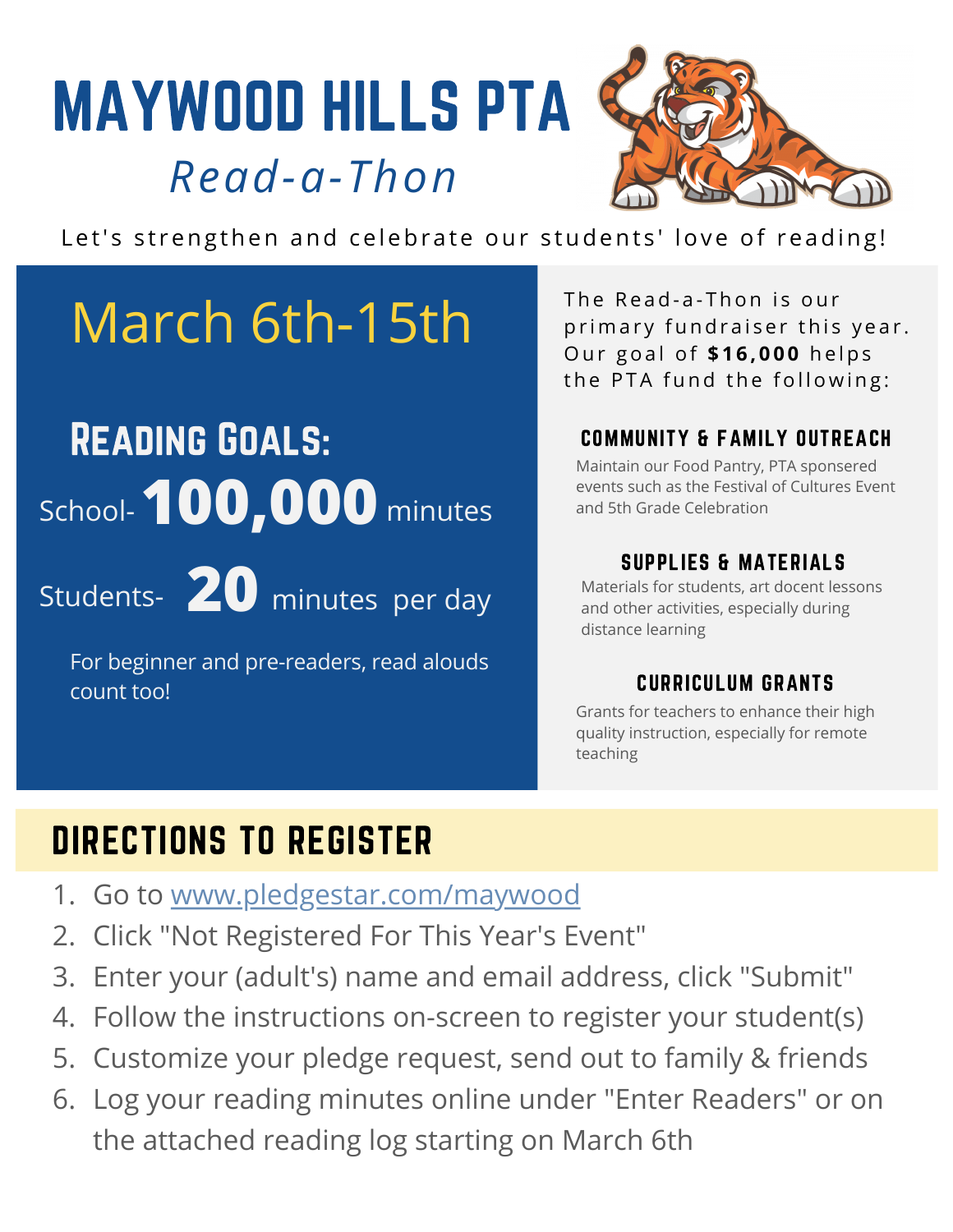# Prizes

\*All prizes are awarded for reading, no fundraising is required.

**K-2 Top Reader Prize** Kent 20" BMX Bike



#### **3-5 Top Reader Prize** Roadmaster 24" Mountain Bike





The remaining top two readers from each grade level will receive a \$25 gift card for Third Place Books!

Submit a completed BINGO board to be entered into a raffle for Maywood Hills Spiritwear from BSN Sports!





Students who log at least 200 minutes of reading time will be entered into a raffle to be a guest on the Morning Announcements with Mrs. Ham

#### RESOURCES TO GET BOOKS

- **Maywood Library Book Bus** Reserve up to five books from the Maywood Library! Complete your book request by 6:00 on March 3rd for the Tues, March 9 Book Bus: [go.nsd.org/getbooks](http://go.nsd.org/getbooks)
- **King County Library System** Pick up a surprise bag of books based on your students' age or reserve specific titles. See the library website for times and details: [kcls.org/locations/1493](http://kcls.org/locations/1493)

Students can also access the online books! Login here: [kcls.overdrive.com/library/kids](http://kcls.overdrive.com/library/kids) Library card- 417StudentNumber Pin- Last four digits of student number

#### **Northshore Schools Foundation Books**

Go here to request books delivered to your house! [www.northshoreschoolsfoundation.](http://www.northshoreschoolsfoundation.org/request-support/#books) org/request-support/#books

**Clever Resources**

Students have access through Clever to other online reading resources through Epic, World Book and Pebble Go

register! **P L E D G E S T A R . C O M / M A Y W O O D**

read!  $L$  **O G**  $Y$  **O U R O R O N P A P E R**

win! **R E M E M B E R T O T U R N I N Y O U R B I N G O C A R D**